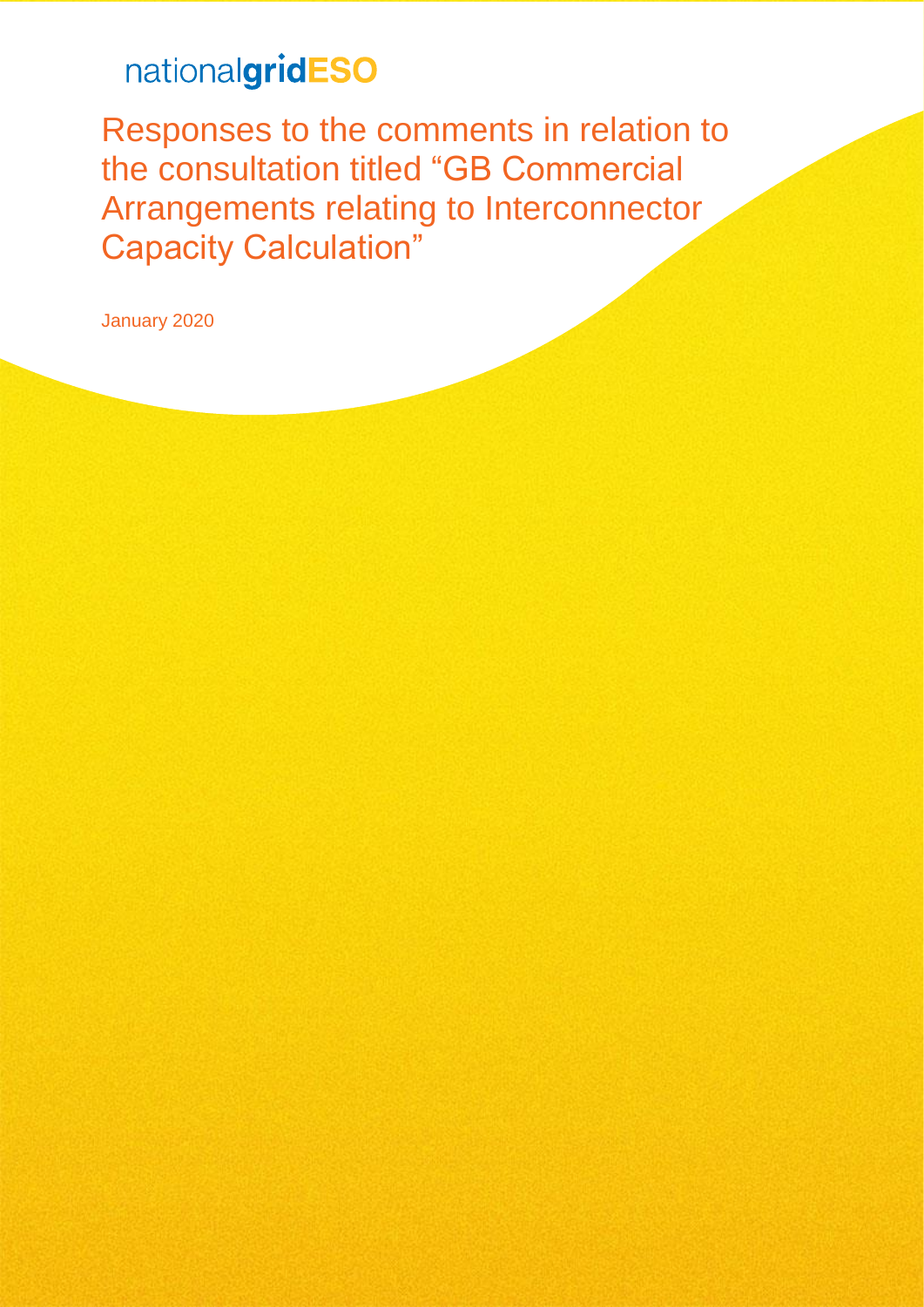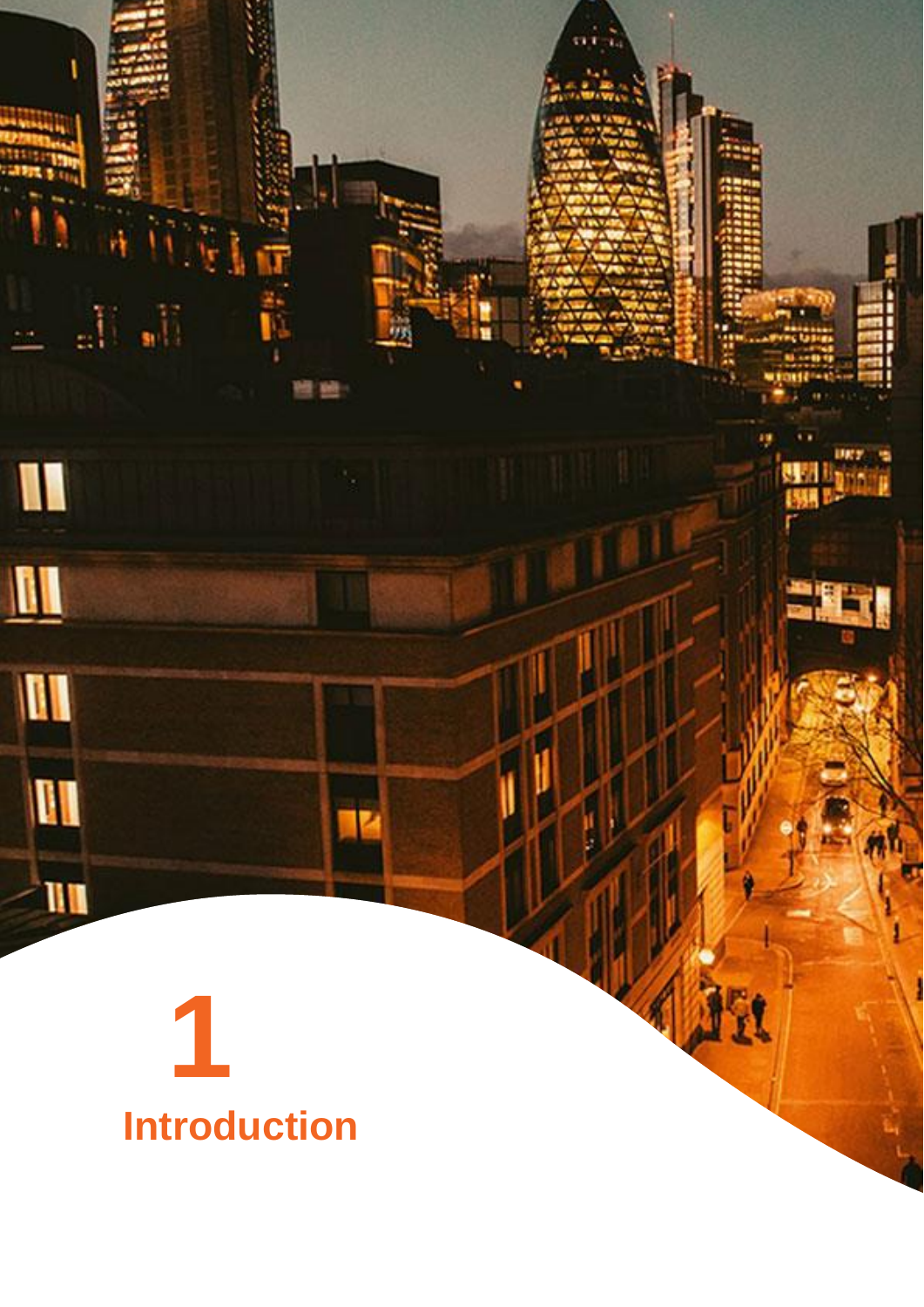# **Introduction**

From 6 November 2019 to 3 December 2019, National Grid Electricity System Operator (NGESO) published an informal [consultation](https://www.nationalgrideso.com/document/156036/download) on GB commercial arrangements relating to interconnector capacity calculation as required for Capacity Calculation Methodologies (CCMs).

We would like to thank all those who took the time to respond to the consultation. We appreciate your input and have given careful consideration to the feedback provided as summarised in the following section. This has been fundamental in developing the final proposals.

The purpose of the informal consultation step was to seek initial industry feedback on commercial arrangements where Commission Regulation (EU) 2015/1222 guideline on Capacity Allocation and Congestion Management (CACM) and the Commission Regulation (EU) 2016/1719 guideline of Forward Capacity Allocation (FCA) codes have a provision for reduction of allocated capacity and gather feedback on situations not detailed in these codes for unallocated capacity. The next stage includes embedding any necessary revised proposals into the formal 2019-2020 C16 consultation ahead of its submission to Ofgem in February 2020.

During the informal consultation, we received one joint response from 7 GB interconnectors owners/ developers namely BritNed Development Limited, ElecLink Limited, EirGrid Interconnector Designated Activity Company, Moyle Interconnector Limited, FAB Link Limited, Nemo Link Limited and National Grid Interconnector Holdings Limited. A further 6 separate responses were received from individual Interconnector Companies. A response to the broader 2019-2020 C16 informal consultation was received from Drax Group, which included comments specifically on the proposals relating to the interconnector capacity calculation.

Section 2 of this document contains a summary of the feedback received and NGESO has aimed to provide a reply to all the points that were raised. The responses have been collated into six main areas of discussion:

- 1. Legacy Arrangements: Intraday Transfer Limits (ITLs)
- 2. Legacy Arrangements: Ireland United Kingdom (IU) Region
- 3. Commercial principles
- 4. Requirement for payment
- 5. Vehicle of payment
- 6. Brexit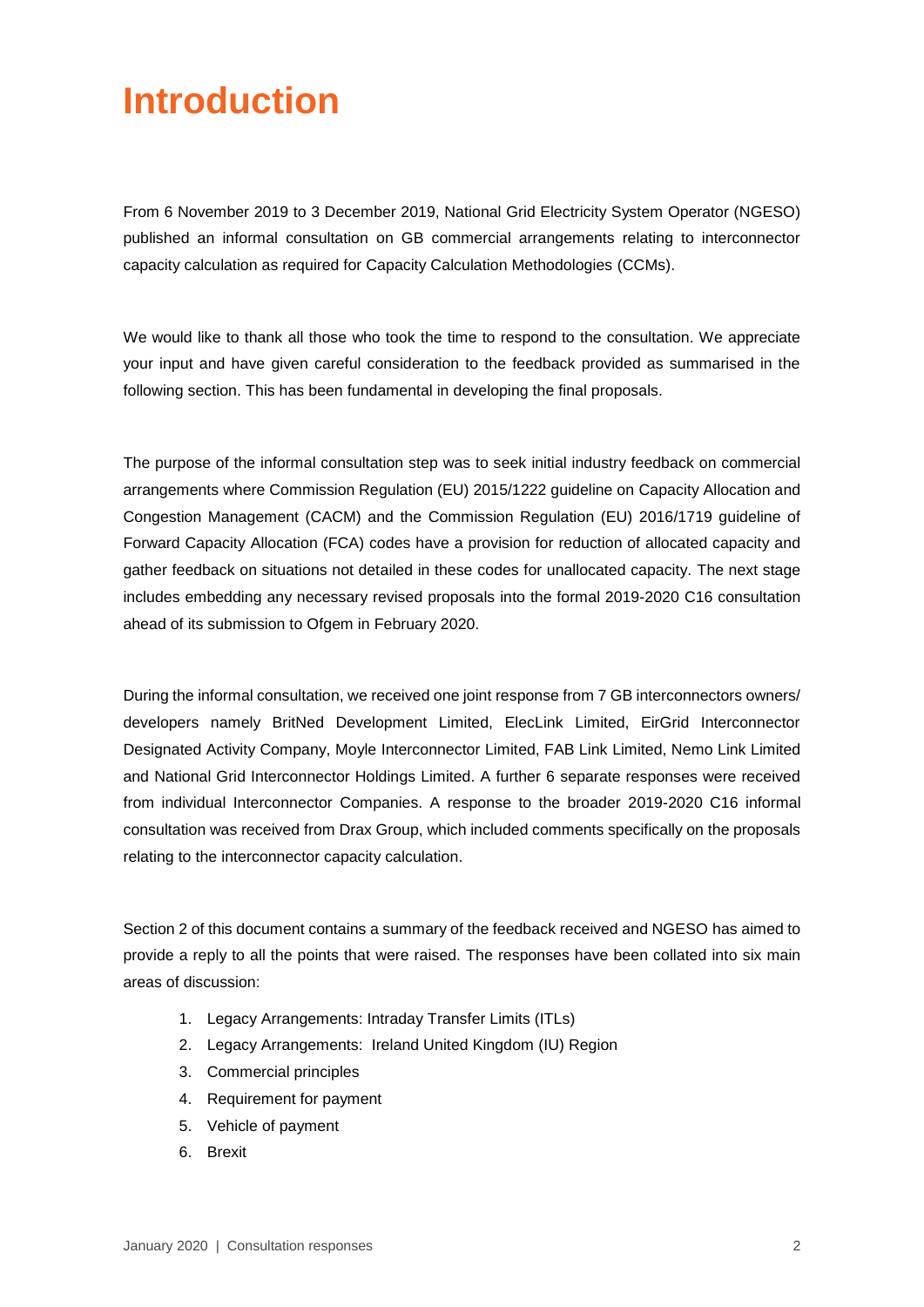# **2 Feedback and Responses**

Ľ

**Wilm** 

 $\mathbb{H}^{\mathbb{N}}$ 

I

 $\blacksquare$ 

M

**M** 

I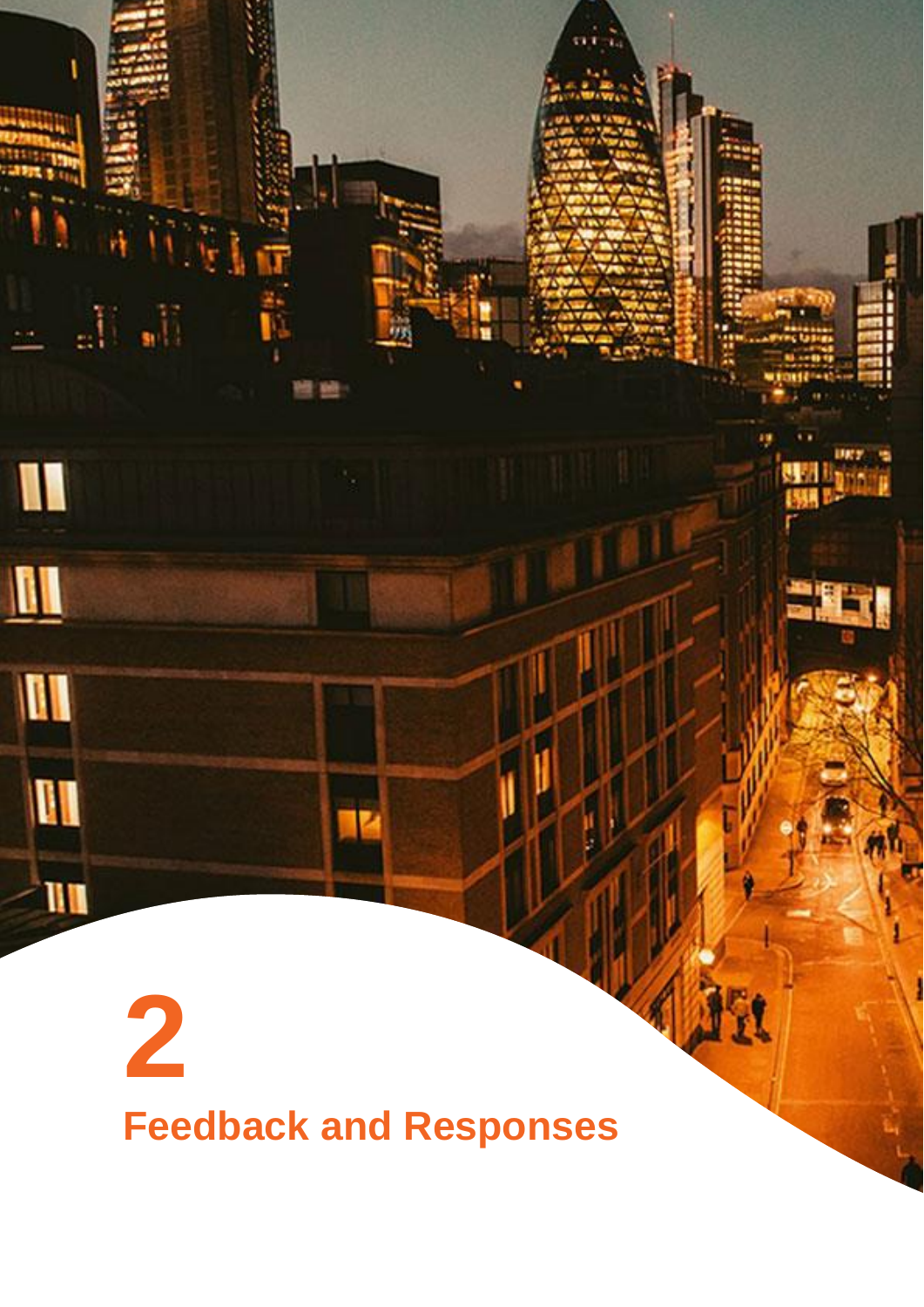# **Feedback and Responses**

# **1. Legacy Arrangements: Intraday Transfer Limits (ITLs)**

#### **Industry Comments**

- We do not believe that legacy arrangements, Network Transfer Capacity (NTC) and ITL, are consistent with the latest EU regulation, which requires a coordinated calculation to take place prior to capacity being removed from the market, and therefore welcome future proof arrangements where financial arrangements are in place.
- No Transmission System Operator (TSO) should be compelled to implement an interim process. Without the Common Grid Model (CGM) being operational, it is not possible for NGESO to take an informed view of the level of restrictions expected when the CGM becomes available. Any interim arrangement must therefore be sub optimal and possibly detrimental.
- NGESO should bring forward arrangements that enable efficient and cost reflective actions as soon as possible, using the principles adopted from the conclusion of this consultation process and the principles in the formally agreed Day Ahead (DA) / Intraday (ID) CCM, as opposed to developing something altogether new. Waiting another 2 years for implementation would neither be appropriate nor acceptable as there is currently no visibility or transparency of the actions taken by NGESO.
- Restriction of unallocated day-ahead or intraday capacity imposed under bilateral arrangements were limited to exceptional circumstances until October 2018. There has been an increase which market participants and stakeholders are questioning the fairness, economic, reasonable and efficient basis relative to other options. ID capacity limitations are no longer exceptional but part of daily operation for NGESO.
- We note that NGESO highlights that the implementation of one of these new services, Trans European Replacement Reserves Exchange (TERRE), will "reduce the functionality of some of the existing System Operator tools". We note that due to differing market designs, TERRE will only be implemented on the GB – France bidding zone border initially.
- Although a bilateral commercial arrangement has been in place since April 5th, with the introduction of the explicit intraday product which enables NGESO to manage the ROCOF issues and general congestion; it is the view of Nemo Link that once NGESO are satisfied that this product meets their requirements, day ahead capacity restrictions should cease. Whilst we recognise the need for a transition period, Day Ahead capacity should be fully utilised to maximise social welfare from the interconnector.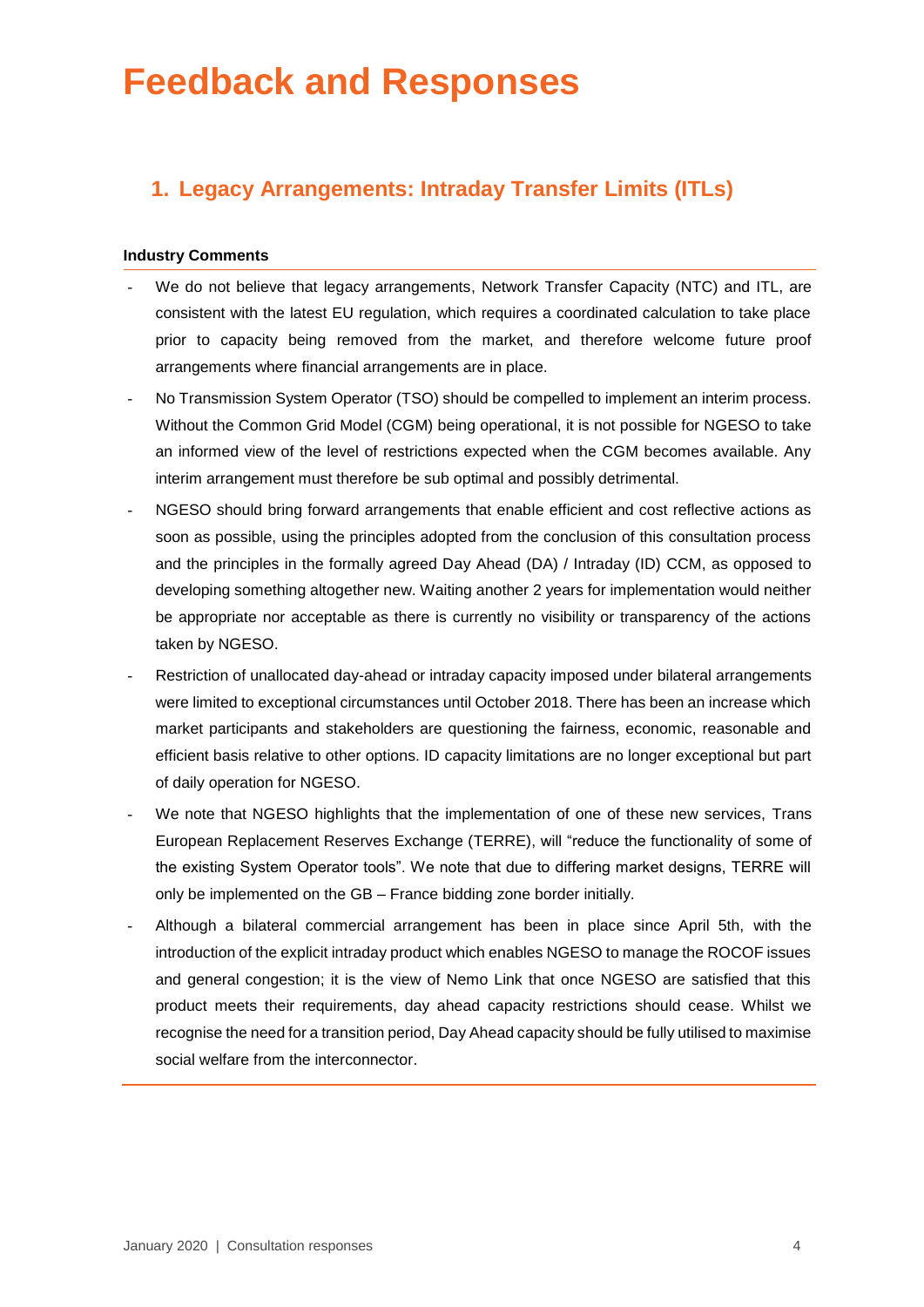#### **NGESO Response**

There has been a fundamental change to the nature of users connecting to, and using the GB transmission system, for example, a dramatic increase in the volume of non-synchronous generation. Consequently, many aspects of current day to day system operation would have been previously thought of as exceptional. An example of this is a regular requirement to manage the real time maximum flow on an interconnector to manage Rate of Change of Frequency (RoCoF). NGESO has recognised the need to update our approach for interconnector capacity management, hence, this consultation process. Both the number of interconnectors and the frequency of the need for NGESO to issue Intraday Trading Limits (ITLs), increase the requirement to introduce a standard policy for interconnector capacity management. This will increase industry transparency which in turns demonstrates that fair and equal treatment is being applied.

As ITLs are the current precursor to NTCs, NGESO is consulting on the appropriate commercial arrangements that are equally applicable to both the current GB legacy arrangements and future capacity management under the EU Guidelines. NGESO's proposal is that the commercial principles should apply before the delayed Common Grid Model (CGM) becomes available to ensure that economic and efficient decisions are maintained. As laid out in the CCMs, a capacity calculator is required to calculate the cross-zonal capacity for each interconnector using a coordinated NTC approach. In the absence of the CGM the processes will be coordinated and agreed between relevant parties. By engaging and working with the interconnectors and the wider industry, this will allow an early adoption of a process that is in line with the CCMs whilst ensuring the maintenance of system security. Cost reflective commercial arrangements are the best way to avoid any sub optimum decisions prior to the implementation of the CGM.

NGESO agrees that the coordination provided by the Regional Security Centres (i.e. Coreso) under the CCMS does provide transparency and therefore would support the involvement of Coreso in the application of interconnector management both prior and after the implementation of the CCMs. In lieu of this, any process in the short term (i.e. ITLs) should ensure that all parties involved have confidence that decisions by each System Operator is made in isolation and not impacted by the status of the other SO's network.

We agree that TERRE is currently only being developed on the GB and France bidding zone border so any changes resulting from TERRE will only apply to relevant interconnector services on this border.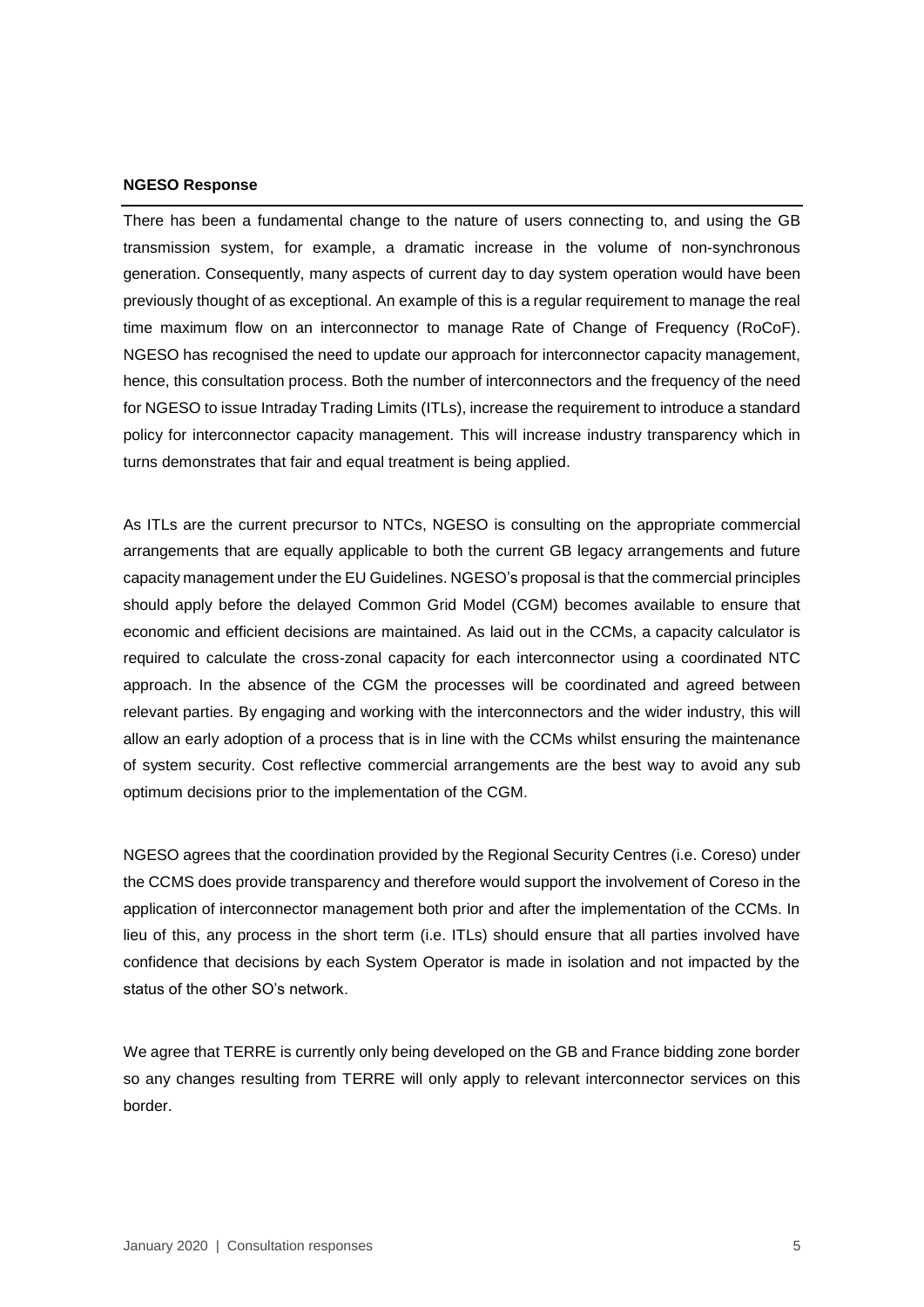# **2. Legacy Arrangements: Ireland United Kingdom (IU) Region**

#### **Industry Comments**

- Consultation states that NGESO is in favour of a single solution for all GB interconnectors, this falls significantly short of the existing capacity calculation compensation arrangements which exist in the IU region. Proposals which differ from existing arrangements could pose significant legal and regulatory issues. We do not believe that different principles can guide compensatory arrangements for interconnectors operators between connecting regions as this is contradictory to the principles of transparency and non-discriminatory access.
- Existing IU arrangements should be excluded from the proposed terms of any future consultation. IU CCM makes clear reference to compensation for interconnector capacity restrictions.
- Whilst the Single Electricity Market (SEM)-GB compensation arrangements are in place, NGESO has since resisted codifying them in Interconnector Operating Protocols. This history and some of the language used in the consultation give rise to concerns that NGESO may wish to conclude that not compensating interconnector capacity restrictions is a valid approach, potentially supported by what we anticipate will be a negative reception from some vested interests within the industry.
- Agency for the Cooperation of Energy Regulators (ACER's) guiding principles provide legal context and set out fundamental prerequisites to ensure efficient, transparent and nondiscriminatory methodologies. Polluter pays principle is clearly implemented in the existing IU Interim Cross Zonal TSO Arrangements approved by all IU parties including NGESO in August 2017.

#### **NGESO Comments**

 $\overline{a}$ 

NGESO believes there are clear benefits of equality and transparency from applying consistent commercial principles to all GB interconnectors. That said NGESO notes that the specific requirements of the remote end market may require some flexibility for the specific implementation of each border / project.

NGESO agrees that in August 2017<sup>1</sup>, interim cross zonal arrangements were developed in order to allow the go-live of ISEM prior to the implementation of the enduring CACM and FCA arrangements.

<sup>1</sup> As laid out in the "Interim Cross Zonal TSO Arrangements for GB-ISEM go-live" document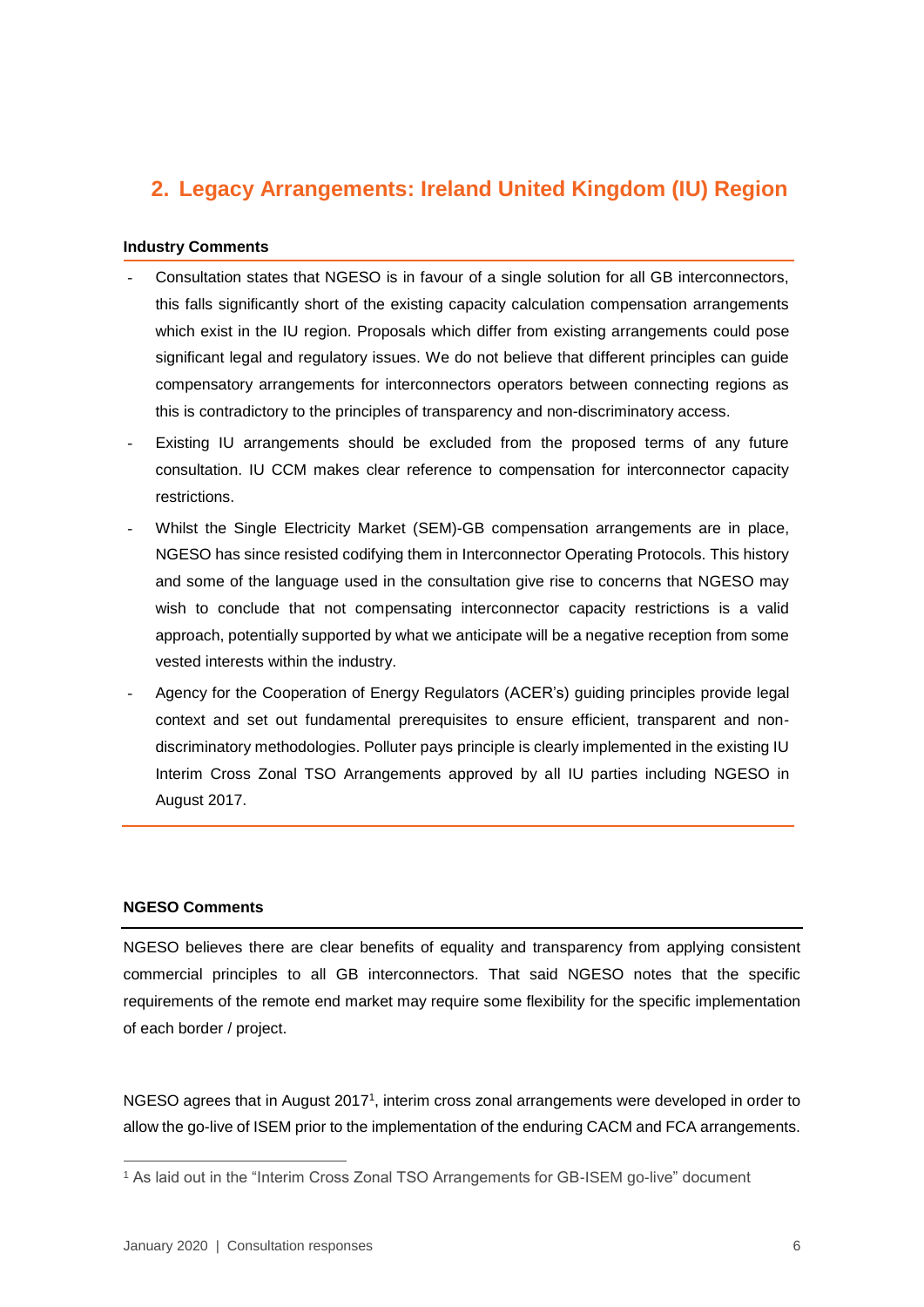These arrangements cover a range of subjects including interim operational and procedural principles associated with interconnector capacity reductions. NGESO believes that the enduring arrangements should now be established for all GB borders to ensure a consistent GB enduring approach. Consequently, NGESO is proposing the final arrangements would equally apply to both IU and Channel interconnectors.

NGESO believes that the principles of the enduring proposed arrangements are consistent with those in the IU Interim Cross Zonal TSO Arrangements document, as well as the 'causer pays' concept within the EU Target Model.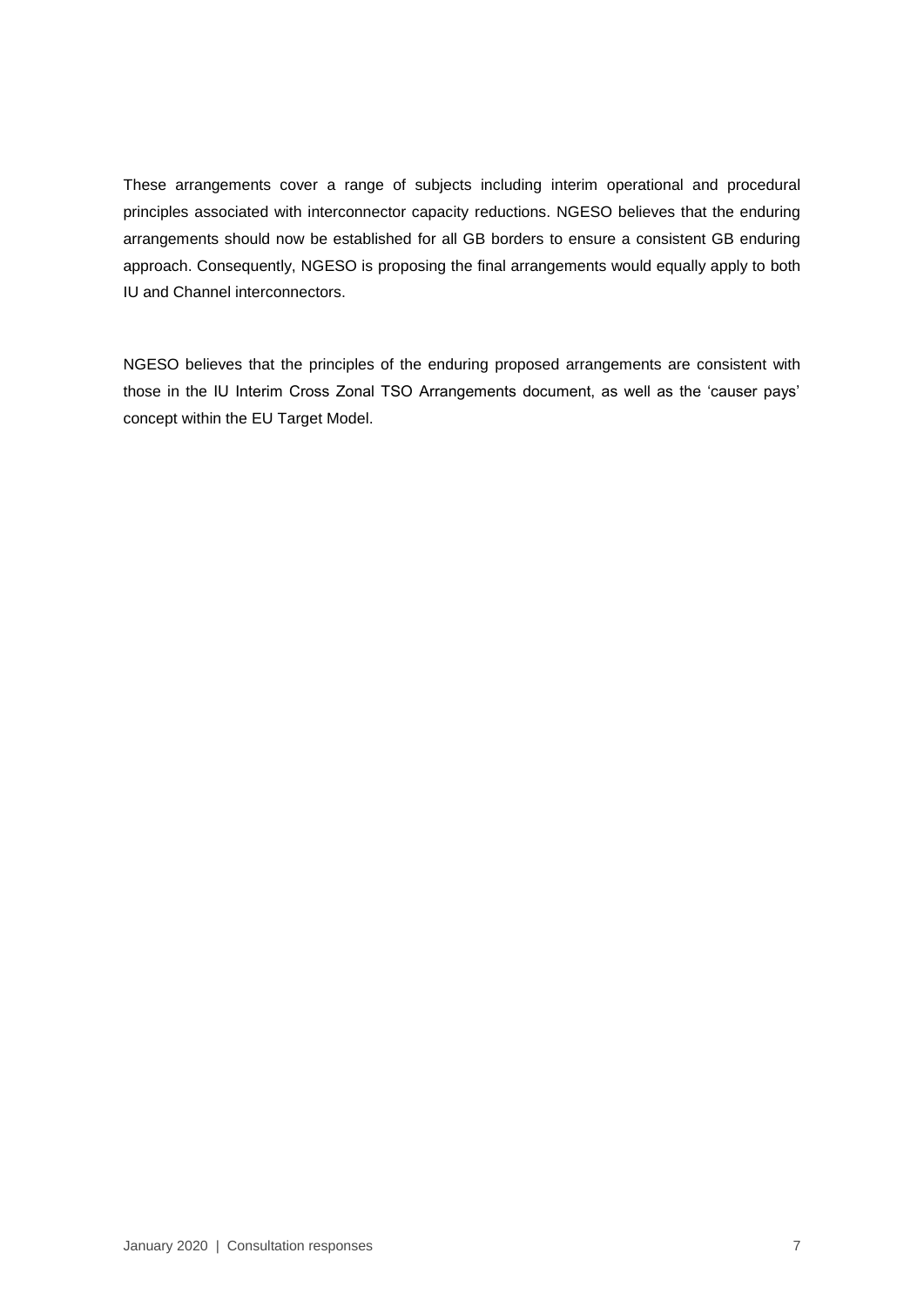## **3. Commercial principles**

#### **Industry Comments**

- Broadly agree with proposed payment principles and single GB framework. Any agreed commercial arrangements should be administered by NGESO across all GB interconnectors, negating the need for duplication of administrative effort across all relevant parties.
- For the avoidance of doubt, we understand and support the principle that the payments would consider the price differences between the relevant bidding zones, rather than a single price for all interconnectors.
- Market-based solutions (ancillary services) should be used in preference to capacity reductions compensated via the GB Commercial Arrangements under this consultation.
- Where a payment is due, each GB interconnector owner should be kept whole (i.e. each interconnector owner should not bear any financial loss nor gains) for compensation of market parties, shipping agents or loss of congestion income.
- The table presented on page 7 of the consultation document is incorrect and is missing the rules regarding the curtailment of capacity allocated via implicit allocation. In this case the interconnector owner is subject to the imbalance prices in both connecting markets.
- The Harmonised Allocation Rules (HAR) and Border Specific Annex (BSA) rules are the most appropriate basis for compensation towards capacity holders for allocated capacity. NGESO should reference these rules.
- NGESO should consider engaging within ENTSO-E to develop suitable mechanisms to recover costs associated with hosting cross border flows directly from the connecting TSO. The Inter-Transmission System Operator Compensation ("ITC") mechanism defined by the Commission Regulation (EU) 838/2010 may be suitable in this respect.
- We are not aware of the referenced sharing methodology and we are concerned that the development of an additional methodology would delay the implementation of these GB Commercial Arrangements. We suggest that a simple alternative whereby a payment from NGESO is only due when the constraint in the GB National Electricity Transmission System (NETS) is the most limiting element restricting the interconnector capacity.
- Agree that capacity restriction should only be paid by a single limiting party as we would expect the regional security coordinator to provide appropriate transparency of the party responsible
- In cooperation with NGESO we have considered whether to re-run the day ahead algorithm to see what the clearing price would have been if the capacity had been made available to the market. This may be more cost reflective, however introduces considerable complexity.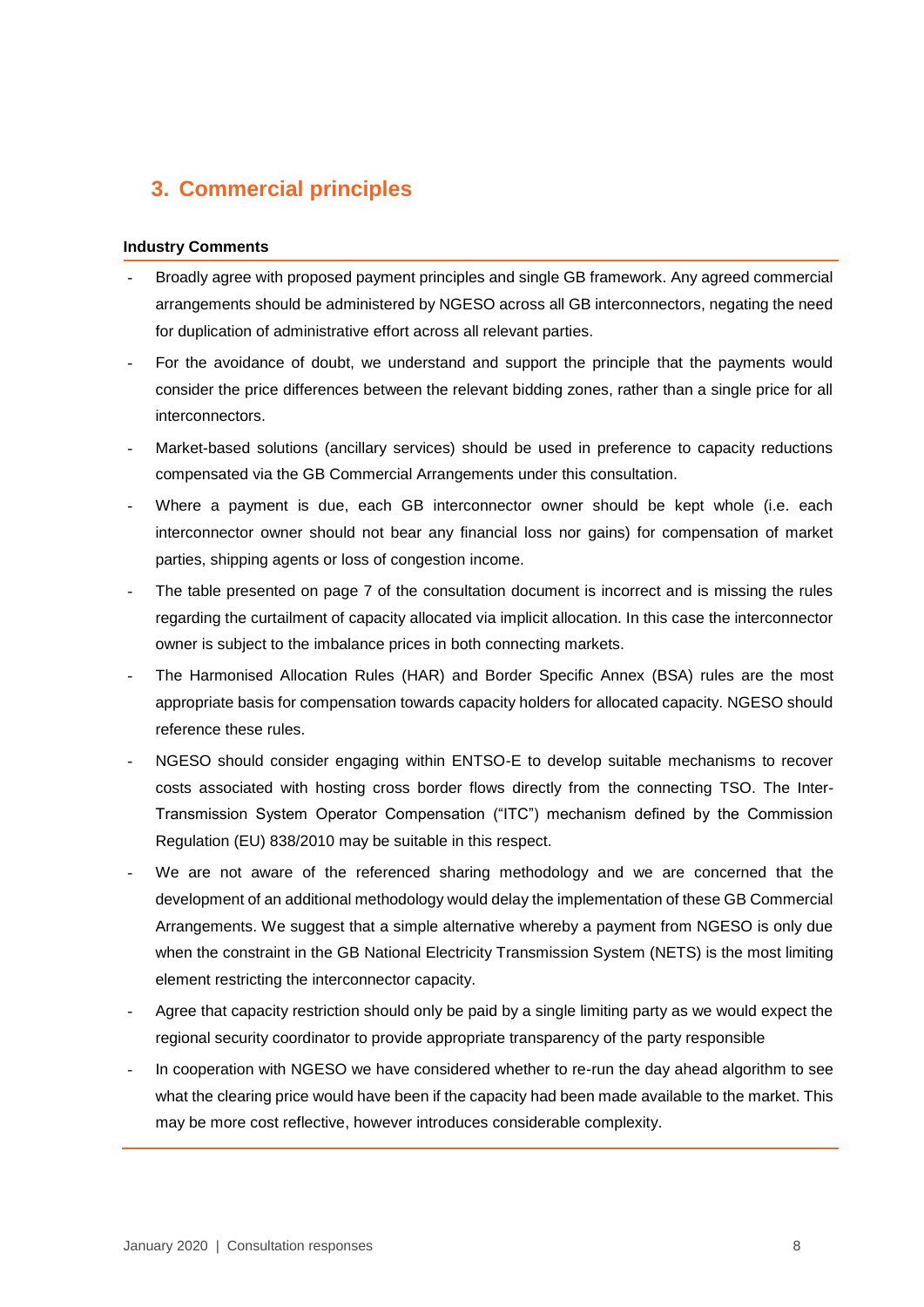- NGESO should clarify responsibilities under the "polluter-pays" principle as the consultation is silent on this and does not address ownership of balancing charges arising from interconnector capacity reductions.
- ACER's guiding principles provide legal context and set out fundamental prerequisites to ensure efficient, transparent and non-discriminatory methodologies. Polluter pays principle is clearly implemented in the existing IU Interim Cross Zonal TSO Arrangements approved by all IU parties including NGESO in August 2017.
- In relation to the stated second principle clarification and evidence is sort on implied revenue benefits resulting from the restriction of capacity. We question undertaking a pseudo-calculation of the outturn of affected day-ahead and intraday allocation process with the original restriction being reversed solely for determining a revised compensation position. If intraday allocations are subject to frequent and significant restrictions in available capacity this could actually reduce the value of capacity over time as market participants, no longer participate due to lack of liquidity. If capacity is reduced to zero, this will obviously result in reduced interconnector incomes.
- There are specific considerations which should be considered separately for the long-term timescale. Reducing the NTC could increase the marginal price between countries. However, the increase in marginal price is very unlikely to offset the reduced congestion rent as a result of the restriction (if it did, existing interconnectors would have no financial incentive to return to full service after faults).
- Detailed commercial solution for long term CCMs may need to be different reflecting the timeframes. We encourage the opportunity to commence initial discussions on long term CCMs. In the Day-Ahead / Intraday timeframes rights purchased are physical, whereas while those in the long-term timeframe may become physical, they can also be resold and so treated somewhat similarly to a non-physical right. This degree of optionality makes compensation more complex to determine payments associated with LT CCMs.
- Separately, it is not clear why interconnectors should be compensated for unallocated capacity. The arrangements for compensation are clearly set out in Commission Regulation (EU) 2015/1222 and Commission Regulation (EU) 2016/1719 and the relevant methodologies. These two Regulations do not include compensation arrangements for unallocated capacity because there is not meant to be any compensation.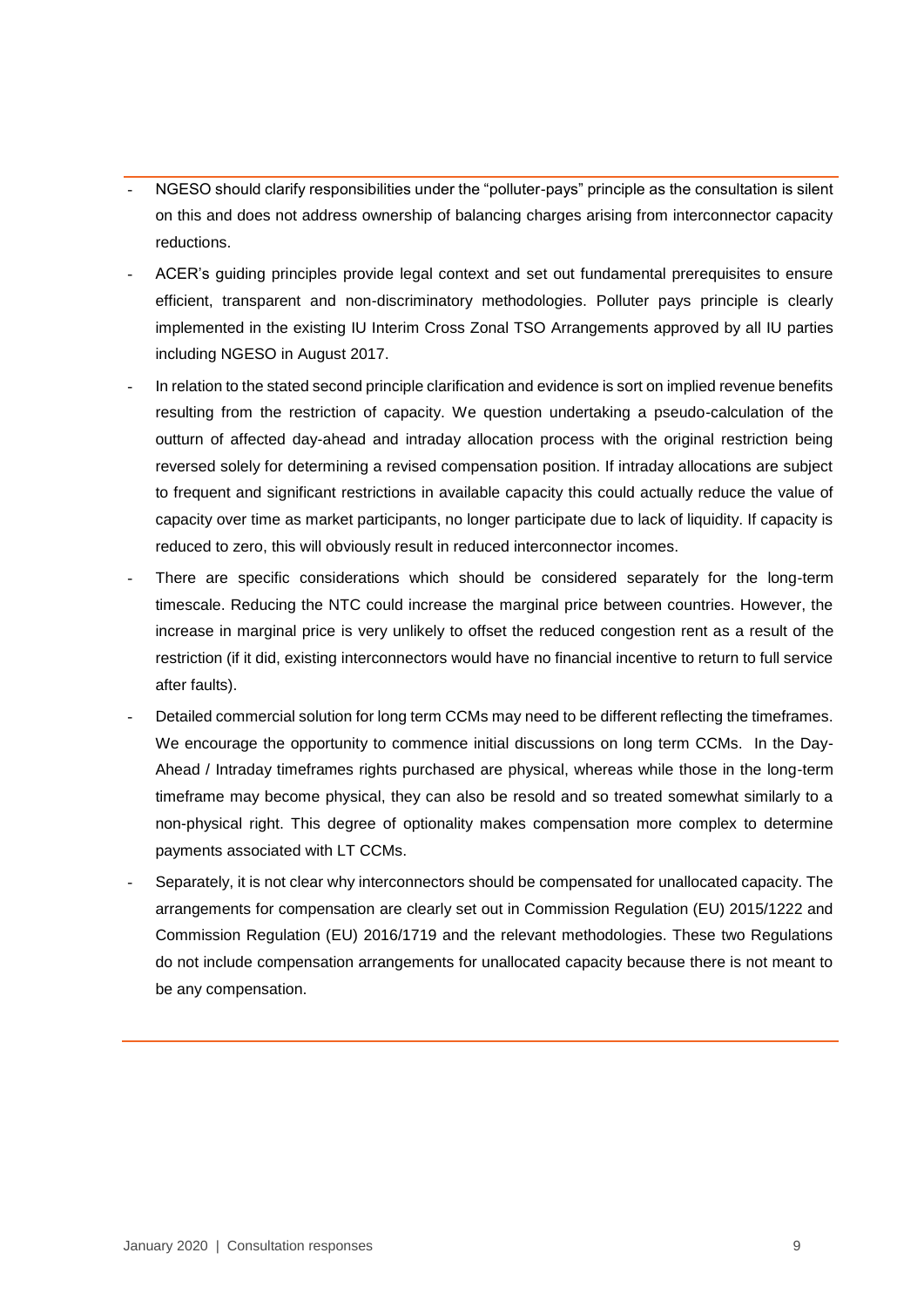#### **NGESO Comments**

NGESO will continually compare the cost of all available actions and adhere to EU Regulations that supports addressing congestion problems with non-discriminatory market-based solutions. If other market-based solutions have been exhausted, or are ineffective, then interconnectors may be constrained; this avoids the material risk of entering an emergency scenario. NGESO supports the establishment of a single, non-discriminatory, consistent set of arrangements, whereby constrained interconnectors under this process are held whole, which will typically require payments based upon the market price differentials. The final proposed commercial mechanism is consistent with the HAR and BSA rules.

Payments will only be made for capacity restrictions resulting from constraints on the GB NETS and not restrictions only initiated by other neighbouring TSOs to ensure consistency with 'polluter pays' principles. In the instance when both System Operators (SOs) require capacity restriction, until a formal ENTSOE sharing methodology is agreed, the responsibility for joint restriction will be apportioned between the SOs.

NGESO agrees that implementing and re-running the day ahead algorithm is not the right approach for GB as it would introduce a requirement for a complex IT solution. However, in order to ensure close cost reflectivity, the proposal is to use historic order book data to allow the impact of capacity restrictions on market prices to be better understood. An annual calculation will be performed to calculate a dynamic discount factor such that an NTC reduction of X% will equate to a discount of Y% on an appropriate sliding scale. To determine this relationship, 20 market periods (with no active restriction) will be chosen at random from the previous year and historic interconnector data will provide the resulting clearing price for a range of different capacities in order to model the relationship.

NGESO agrees that a reduction of capacity after the Firmness Deadline would both increase the value of the remaining capacity in the Intraday Market as well as introducing a lost opportunity cost from reduced volumes and that the impact of these will not always be equal and opposite therefore the final proposal is to determine the net financial impact by determining the unrestricted clearing price from the Intraday bid curve which would form the basis of the compensation.

NGESO notes the differences between physical and non-physical access rights and the fact that long term access has the option to be resold and that this introduces an additional complexity to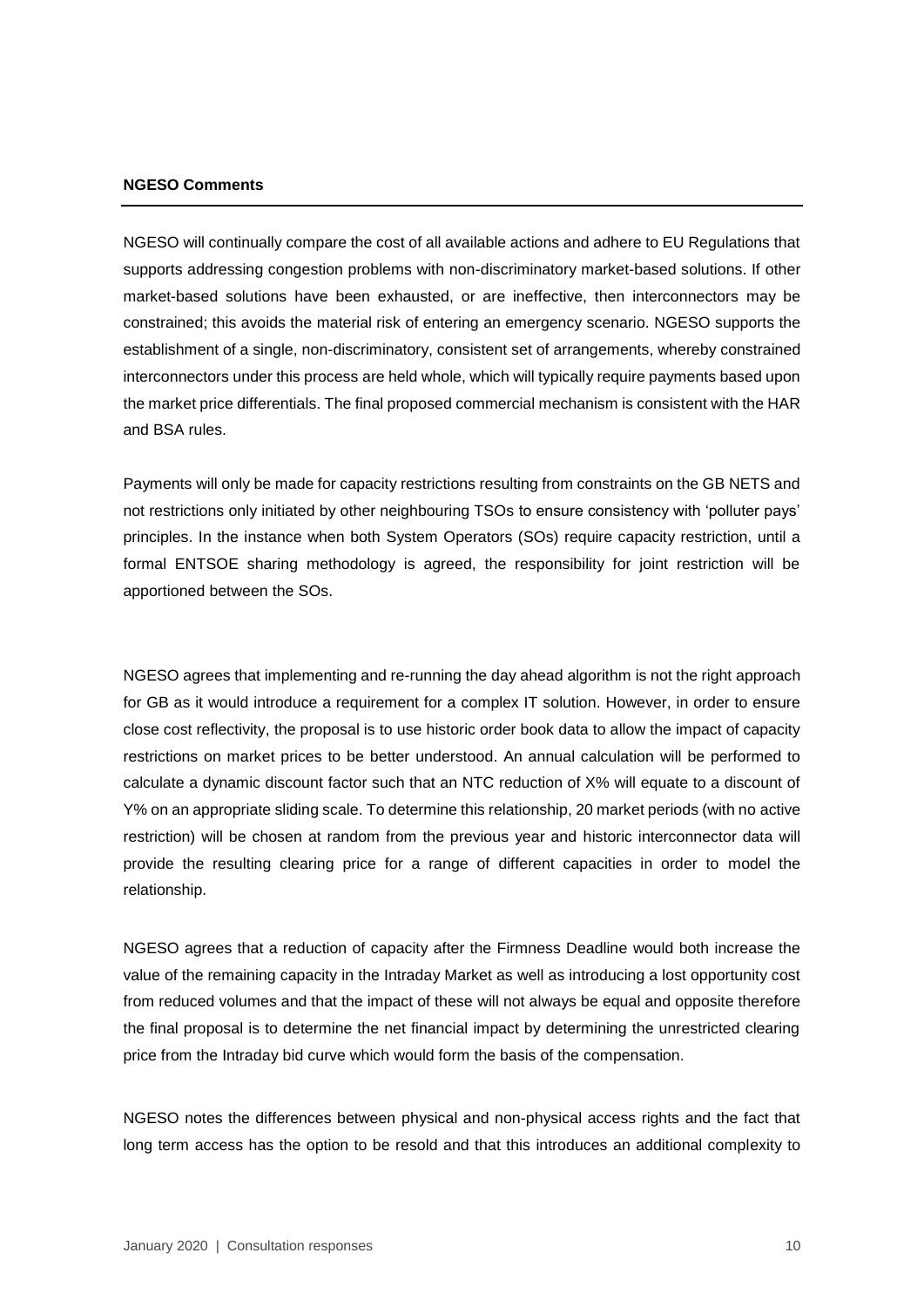determining appropriate compensation. That said, NGESO believes that the final proposals are consistent and compatible with the Long Term CCMs once they are approved by the Regulators.

Representation from the consulted parties proposed that compensation from unallocated capacity was important, therefore this has been included within the commercial arrangement. The proposed commercial arrangement seeks to value the unallocated capacity fairly. Cost reflective compensation, based on market spread, mitigates the risk that compensation is provided for unallocated capacity that would not have been sold; this would occur under the scenario where the market prices converge. Under such a scenario, the payment will be negligible.

The Inter TSO Compensation Agreement (ITC) aims to compensate parties for costs associated with losses resulting from hosting transit flows on networks and for the costs of hosting those flows. The scope of the ITC does not extend to commercial arrangements relating to CCMs. The CCMs are developed for each capacity region and have varying regional approaches to commercial arrangements.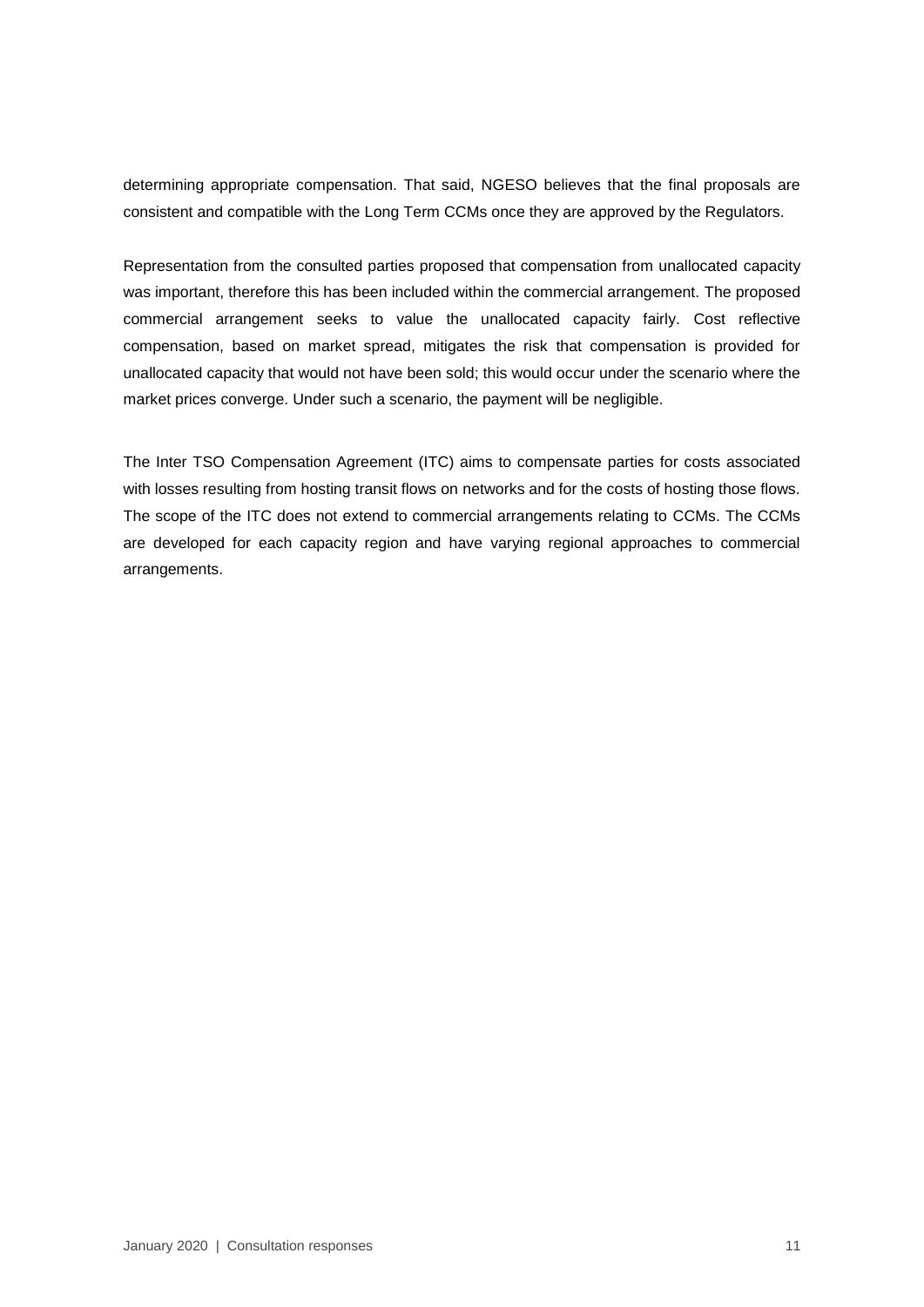## **4. Requirement for payment**

#### **Industry Comments**

- By using un-costed interconnector action, NGESO may not be dispatching more efficient generator or demand side actions, either via TERRE or balancing service contracts.
- Un-costed restrictions can lead to inefficient signals and drive up overall costs to the GB consumer who loses out on the socio-economic welfare of the curtailed interconnector capacity.
- Restricting the ability to sell the interconnector capacity without fair compensation undermines the investment case for existing and future interconnectors, damaging still further the delivery of socio-economic benefits of interconnection to GB consumers.
- All reasonable market actions should be examined before curtailment of interconnectors capacity. CCM should only be used where market related actions are not feasible.
- Despite the implementation of the intraday product, Nemo Link is now also subject to intraday capacity reductions, and currently these restrictions are not compensated. During discussions, the view from NGESO has been that these restrictions are only applied to unallocated capacity and as a result, there are minimal financial or commercial implications for interconnectors. We believe that such actions can have serious consequences for market participant confidence and long-term liquidity of the intraday market. In order for NGESO to make efficient balancing and congestion management decisions, these actions should be costed and not remain as a free option which would otherwise distort the market.
- While the consultation characterises the capacity calculation process as a tool to manage interconnector flows, the intention of CACM and FCA is to maximise interconnector capacity. The objectives of ACER recommendation 02/2016 to ensure transparency, non-discriminatory, market-based solutions have not been satisfied by NGESO in the case of Moyle where NGESO continues to restrict flows specifically for the purpose of limiting internal congestion. It is clear that 1) restricting interconnector flows should not be a primary option and 2) restrictions need to be properly priced to provide correct economic signals. Clean Energy Package reinforces the message that interconnector flows should not rank behind internal flows and if it proves essential to restrict capacity, this should not be a free option.
- Interconnector owners have firm access to the GB NETS under bilateral connection agreements so it is essential that financial arrangements are implemented alongside any CCM that may restrict this capacity. Compensation arrangements are an integral part of the IU CCM, it cannot be implemented without them and if NGESO sought to freely restrict interconnector capacity the result would be the polar opposite of the regulatory objectives and open to challenge.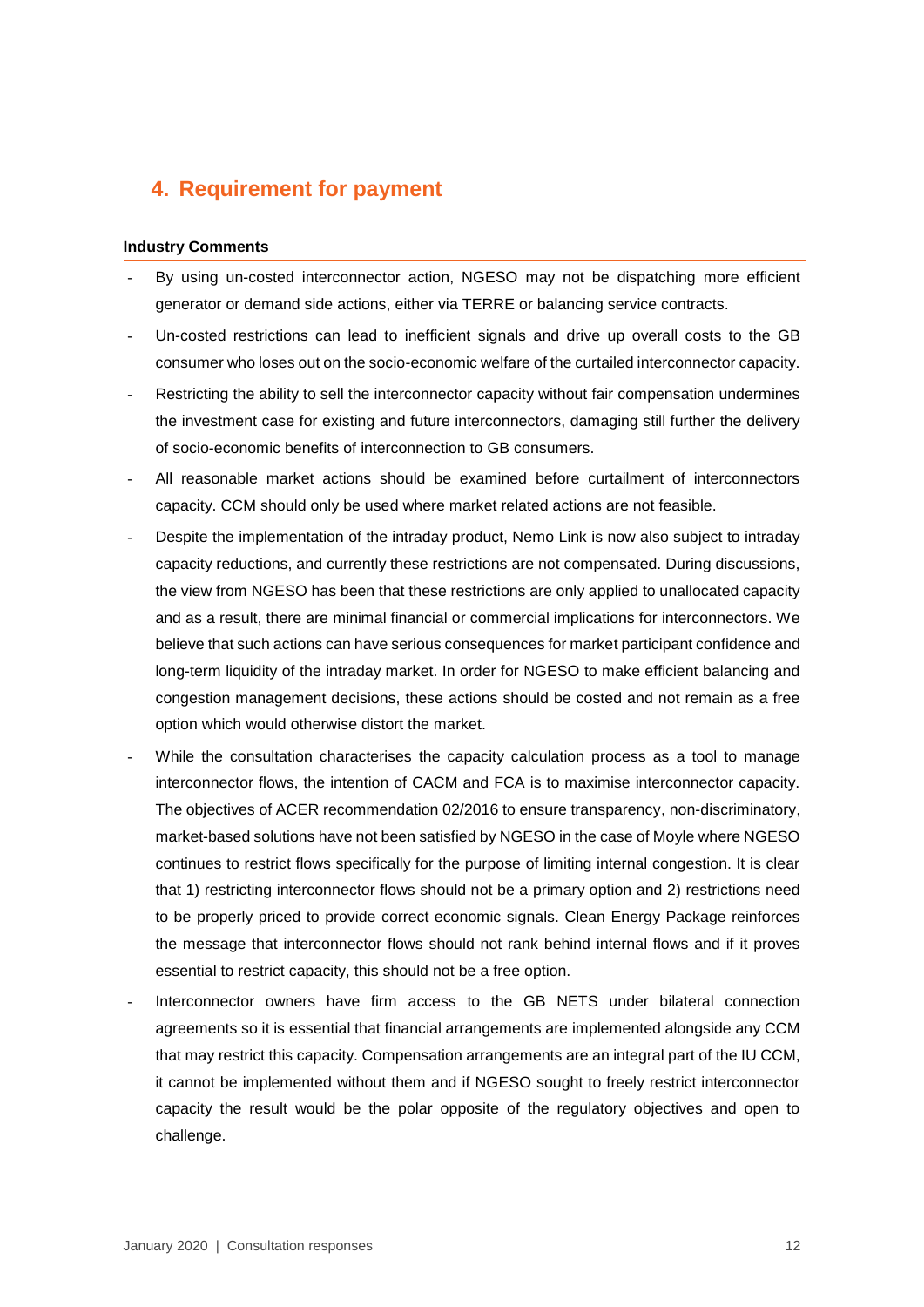- We note that currently the ESO typically assumes more interconnector capacity as available for allocation than that which can be safely delivered. Consequently, closer to real time it reduces interconnector flows, via countertrading, to address system requirements (e.g. RoCoF) and allow for secure system operation. We do not believe that this approach is efficient nor sustainable, and we note that the relevant costs will only increase as interconnection capacity in GB grows in the coming years. It is our view that more emphasis should be placed on making better use of the Coordinated Capacity Calculation process so that only cross zonal capacity that can be safely delivered is allocated to the market.
- In CACM there are no compensation arrangements for capacity reduction after the 'day ahead deadline', because that capacity is meant to be 'firm' and not curtailed (except for force majeure and emergency situations). Should the ESO need to reduce allocated interconnector capacity, for example, due to an emergency, then it could use tools such as TERRE (2020) or MARI (2021) to countertrade. We consider this could be a transparent, market-driven way of reducing interconnector flows, where required.
- More clarity on the legal basis of the proposed arrangements will enable a more informed discussion on this topic. Directive 2009/72/EC, Regulation (EC) No 714/2009 and the standard terms of the Interconnector License provide that interconnectors should be treated as transmission networks. We would welcome more information from the ESO on how this interacts with interconnectors being eligible for financially firm access rights.

#### **NGESO Comments**

NGESO agrees that the wider socio-economic welfare cost must be considered to ensure that the impact is assessed for all industry participants. To avoid passing additional costs onto consumers, whilst the financial impact to the whole industry should be considered with costed actions.

Economic and efficient actions should support NGESO's priority to maintain a secure system. NGESO agrees that reasonable market actions should be considered before interconnector capacity reductions, however it may be the only operationally or economically feasible option available. As is consistent with CACM and FCA, it is not NGESO's policy to manage internal GB congestions issues with interconnector capacity management unless the alternative consequence is to risk entering an emergency scenario. It is acknowledged that capacity restrictions will have some impact on markets, however system conditions will sometimes require such actions and should involve cost reflective payments.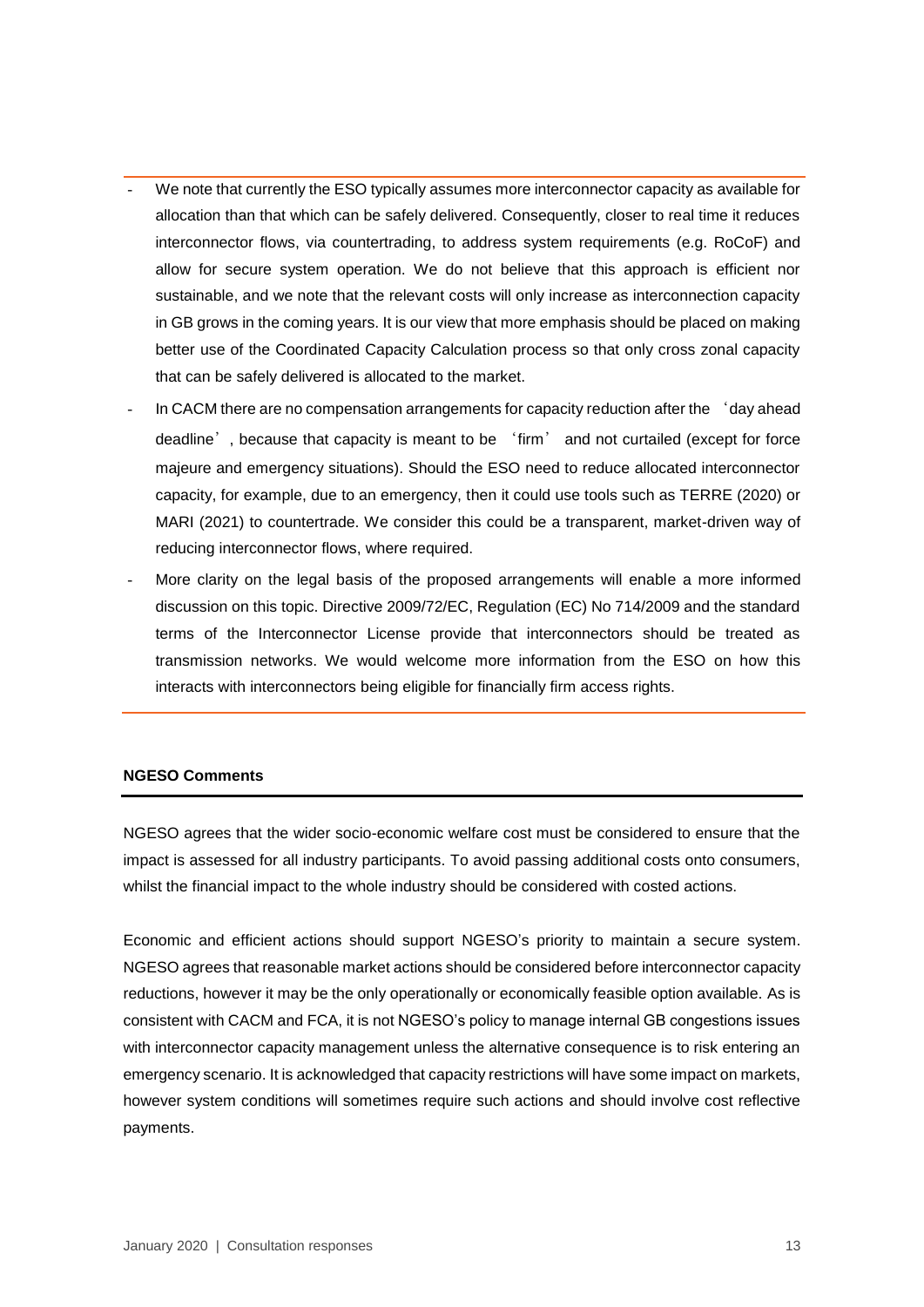The EU target model seeks to maximise cross border capacity whilst maintaining system security. The CCMs seek to optimise capacity, whilst taking into account inter market constraints. NGESO agrees that control of interconnector flow should be transparent and market driven and where this is not feasible, it should be via a fully costed action.

.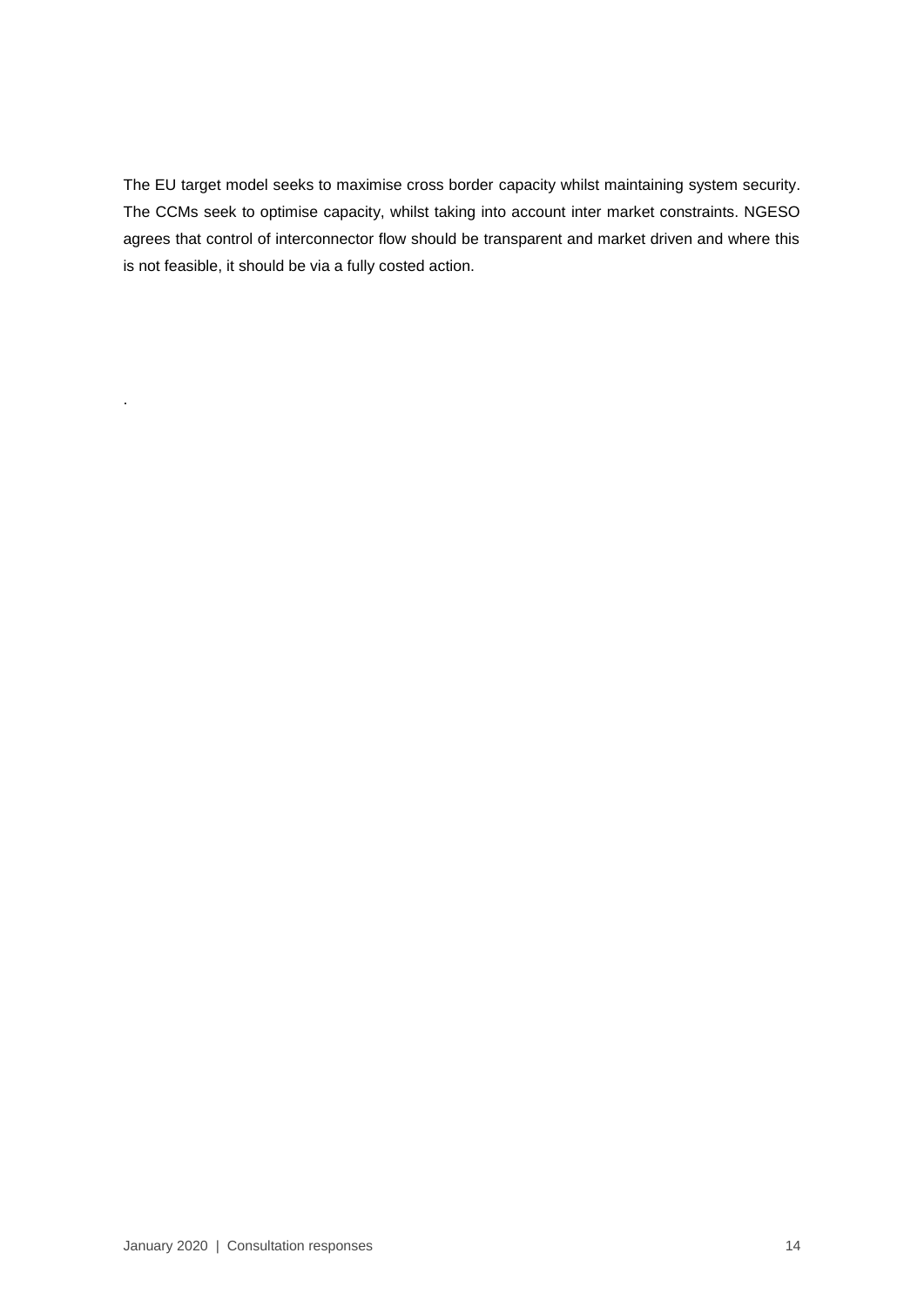## **5. Vehicle of payment**

#### **Industry Comments**

- We believe that if framework changes are required to the C16 statements they are unlikely to capture the full complexity of the arrangements described. We note that NGESO is yet to share any wording changes regarding the C16 statements. We request NGESO publish the full details of the final arrangements in a separate policy document, to avoid any unfair commercial advantage including, in particular, any such advantage from preferential or discriminatory arrangements. Bilateral arrangements would then need to be established in line with this published policy.
- C16 statements do not set out the detailed commercial arrangements for such services which are normally set out in a form of agreement struck between NGESO and the counterparty. The Procurement Guidelines already give a degree of leeway to NGESO to procure Balancing Services from any party, the sole exception being services procured under the SO-TO Code. Some minor clarificatory changes to the Procurement Guidelines sections on Constraint Management might be required to state that such services can be procured from generators and HVDC system operators.
- Expect Ofgem to hold a public consultation before issuing a decision on this matter. Clarification on whether Ofgem's decision on the ESO proposals as part of the 2020-2021 C16 Statements review would be sufficient from a regulatory perspective to enable the relevant payment flows from the ESO to interconnectors and vice versa would also be useful.

#### **NGESO Comments**

The first consultation was intended to capture initial views on suitable commercial principles prior to the consequential development of detail. NGESO agrees that the detailed methodology for any commercial arrangements associated with capacity restrictions should be available to the industry. Consequently, in parallel with the formal C16 consultation, a GB methodology has been published and consulted upon as part of the 2019-2020 C16 consultation. NGESO also agrees that implementation of the final methodology will require amendment to each counter party's individual bilateral agreement however this will be on the basis that the same standard and transparent GB Methodology is applied in all cases.

The formal consultation on C16 will run from the 13 January 2020 till the 10<sup>th</sup> February 2020. After this closes, NGESO will make formal proposals for Ofgem consideration.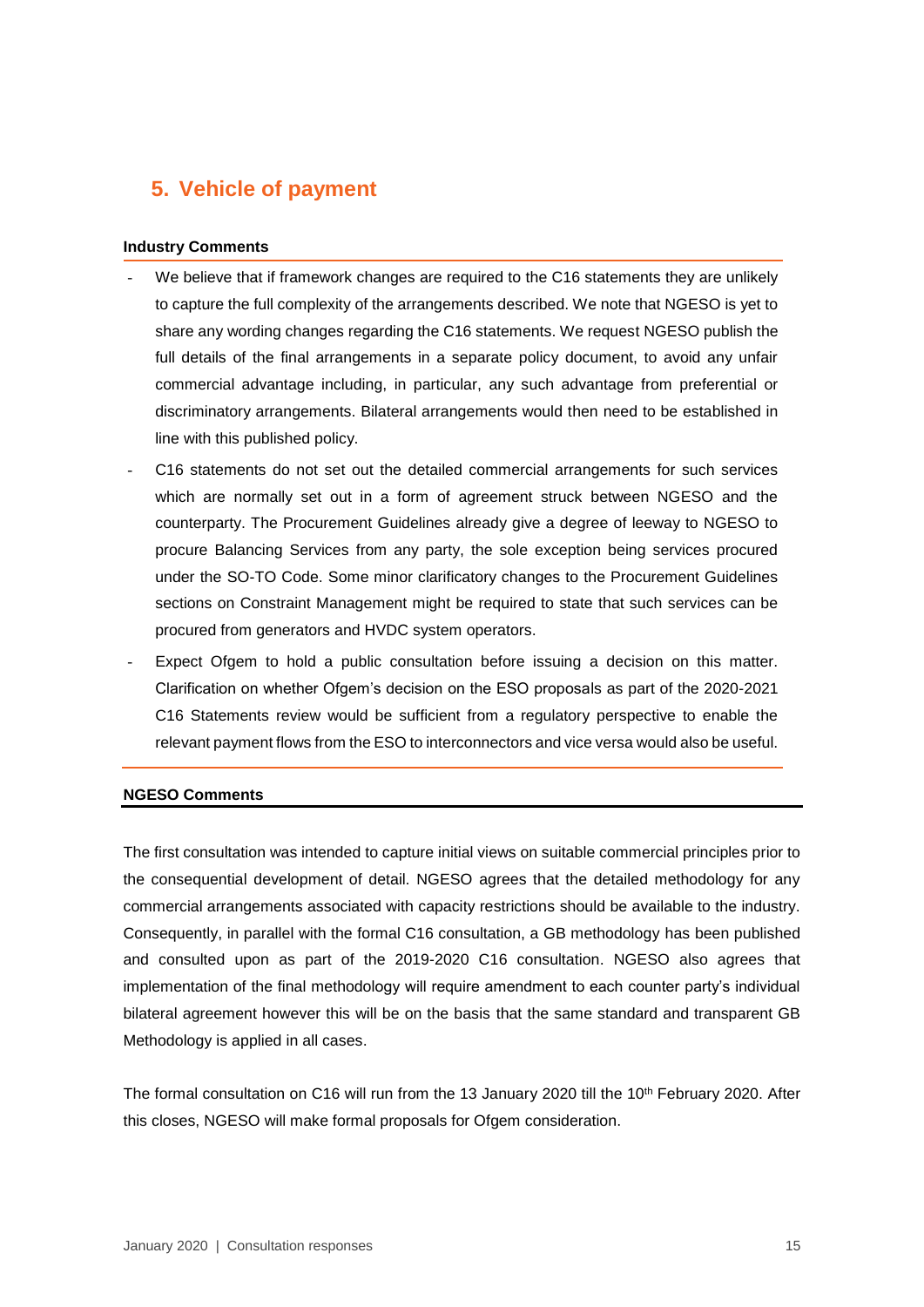### **6. Brexit**

#### **Industry Comments**

We believe that the regulatory mandate for any capacity reductions would need to be reexamined in the case of a no deal Brexit, given that the current DA/ID CCM is mandated under European Law (Regulation 2019/943, and the CACM regulation).

#### **NGESO Comments**

NGESO would like to confirm that the proposed early adoption would mean both the commercial arrangements and process are implemented outside the CCMs being available and so discussions with interconnectors would be necessary to ensure that the early adopted arrangements are maintained in the case of a no deal Brexit.